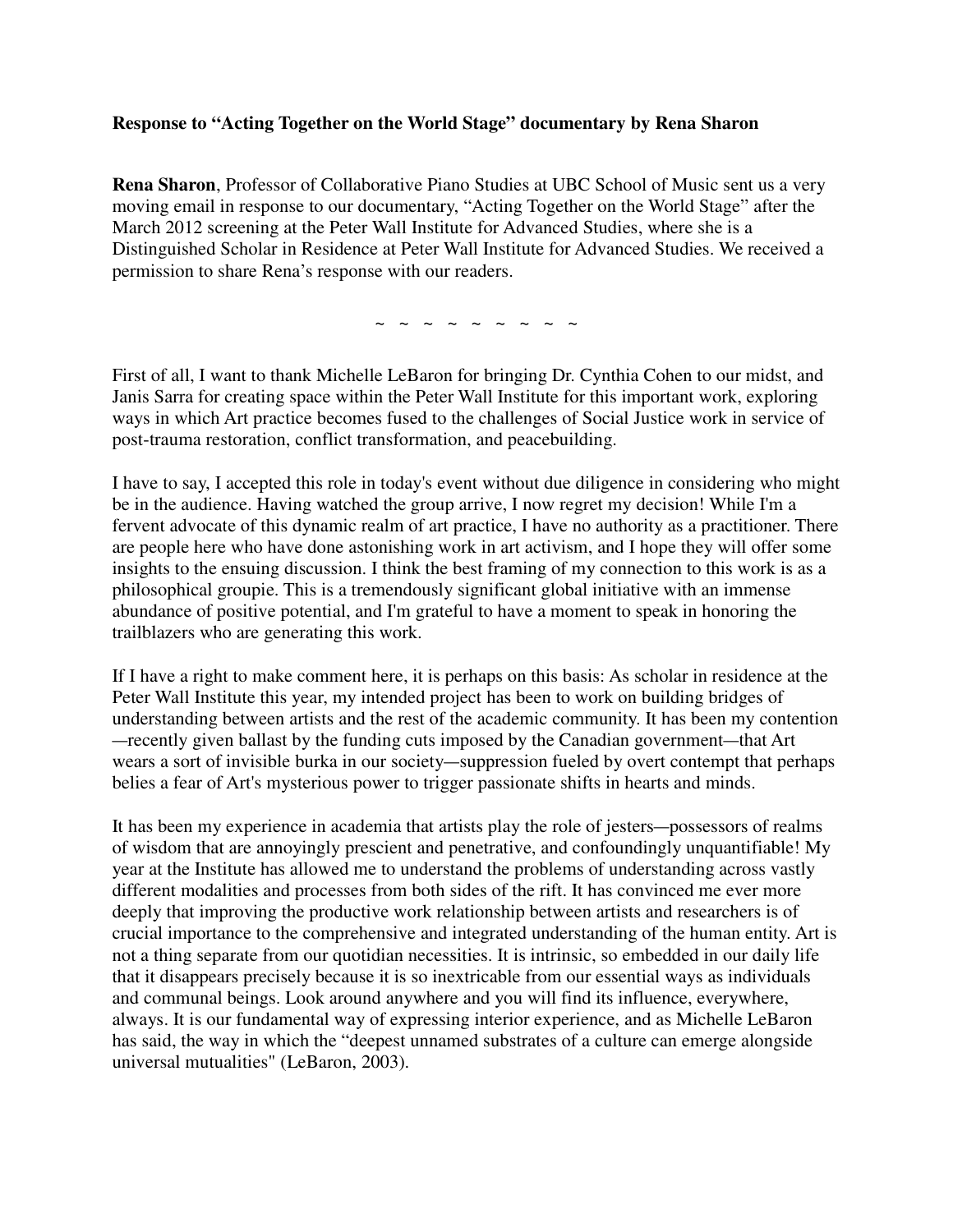The case for the place of Art within academia has rarely been made as eloquently as in this film. That Art exists, finding its place within every community on the planet in diverse and multitudinous expressions, is a phenomenon so ubiquitous that we must concede an instinctivelyevinced human need for its expressive modalities. As we struggle to make sense of its communicative power, its capacity to generate shared understanding and emotional engagement IS a commonality of our species.

The film's demonstration of dynamic convergence of Art Practice with Social Justice initiatives makes evident the substantive richness mined through collaboration between artists and social scientists, activists and researchers in both realms. The inherent challenges of this sort of crossdisciplinary work have been dramatically articulated by Dr. Cohen—but is made stunningly clear throughout the film that the efforts undertaken are encompassingly purposeful. Artists can catalyze a level of collective expressive venturing, allowing deep insights to emerge with implications across a vast expanse of disciplinary domains and realms of action.

"Acting Together on the World Stage" is a layered art form—an artistically-wrought documentary which transforms our understanding through its compelling presentation of artistic creations. Its blend of passionate commentaries and beautifully filmed performances is so fluid that an hour passes without notice, while an immensity of profound new knowledge is absorbed and inhabited emotionally. The film presents such breadth, so much global history both known and erased, so many charged images and rich stories that to properly comment, we would either have to sit mute for hours in stunned awareness—or talk until dawn. But as I'm sure you would rather have more time to hear from Dr. Cohen, I'll just offer a few musings that struck me as I watched the courageous participants, artists, peacebuilders and audiences. I should begin by saying that I would like to thank all of them for their tremendous acts of heart, truth and conscience.

The Peruvian director tells the story of how people stayed in the street following a performance, and how the act of handing a flower to one woman resulted in the sudden co-creation of a ceremony flowing from the theatrical scenario—in which the audience and performers share space but are separate—into a merging of actors and audience, a combining of theatre and ritual into a merged realm of human processing. This is a moment when the domain of art becomes visible in its affect—a sudden leap beyond the structural impositions of social orderliness into behaviors that allow congress of the unconscious and conscious, the self and the collective, the community and the stranger, in ways that would not otherwise be possible.

 As one director said, the theatrical space is a place to identify issues that are taboo in normal avenues of discussion and to cut them open with a knife of truth-telling. We listen in the theatrical space in ways that we cannot access in the lecture hall—were we even to attend the lectures made available to us. We visit the theatre because we are willing, in that ritual context, to make ourselves open to hearing the stories we have otherwise succeeded to deny, ignore, rationalize away. In that space, we recognize the reason for our evasions: we hide—because we cannot bear to face the pain of others whose lives have been invaded by the violations and atrocities of war and acts of oppression. "Through performance we can learn to listen to our neighbors, to mourn, to grieve." The act of listening becomes a way, as one director said, of transforming our collective sense of collusive guilt through inaction into a sense of responsibility through acknowledgment. It reminded me of a quote from T.S. Eliot about poetry, easily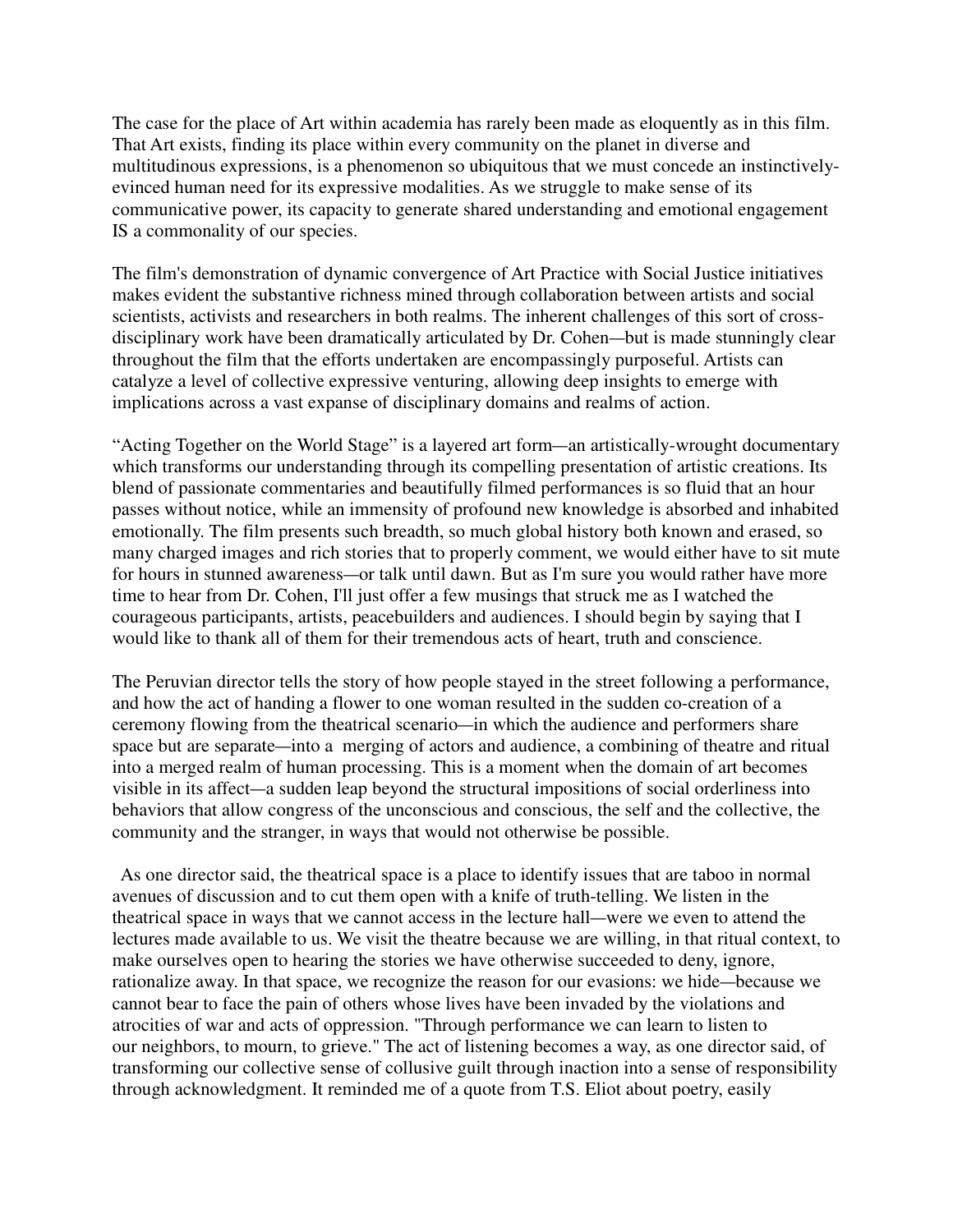transferable to this theatre work: "Poetry may make us a little more aware of the deeper unnamed feelings which form the substratum of our being, to which we rarely penetrate; for our lives are mostly a constant evasion of ourselves."

The images of "Sorry Day" in Australia provided a breathtaking juxtaposition of the daunting complexities of social justice with the simple truths of human hearts. I marveled that the bureaucrats responsible for creating that official day were persuaded to cut through customary verbal firewalls to choose such a primal word as "Sorry." I can only imagine the firestorm of cynicism and controversy that attended that decision, but as someone first learning of it in the context of this film, it seemed in its stark simplicity to be a sort of miracle of truthfulness stripped of protective adornment, an activation of the Aristotelian principles of Practical Wisdom (about which we've been hearing at the Peter Wall Institute this year through Maxwell Cameron's thoughtful series).

The axiom expressed in one country "the strong never apologize" was overturned in another —"sorry begins with acknowledgment." Against the backdrop of the Institute's recent Workshop on Fairness, I was particularly sensitized to Sorry Day's enactment of a basic principle of redress so difficult to achieve in the slow grindings of political processes and yet so fundamental to our basic sense of human trust: if I transgress, I must apologize or there is no real closure for either party. Perhaps the word Sorry seems like little comfort against the extent of traumatic loss and pain. But the processes that brought the word into the air must have required some small degree of concession of intractable stances. Cynics though we may be, one can imagine that standing together in momentary acknowledgment generated a profound shift for many among that nation's peoples that will have long-term outcomes.

Sorry Day could have only come about through story-telling undertaken and heard. Its meaning was made visceral through the Art-based ceremonies, and the visible impact on the audience bespoke the power of those practices. Its rituals became a national touchstone. If Sorry begins with acknowledgment, healing is, as one of the directors said, made possible by the provision of venue for stories to be told out loud, to be embodied by the performers and the listeners. As Polly Walker said, indigenous ceremony was de-exoticized as hearts released from the dissonance of denial were able to glimpse their neighbors' worldview from the vantage point of inclusivity. Perhaps there was even a brief realization that all rituals look exotic from outside one's familiar cultural context.

(And when it comes to the varied dances of our species, nothing will ever look as strange to me as the site of a thousand men in identical uniforms anywhere, strutting in lockstep to the music of military marches as they prepare for the killing fields.)

Acting Together demonstrates how the theatre of social activism provides safe haven for communal grieving and the cathartic empowerment of publicly-declared victim testimony. It catalyzes deeper levels of undefended listening for the bystander, informing minds, igniting hearts, integrating comprehension. One cannot presume to know the road that must be traveled by both victim and perpetrator in moving forward from catastrophe. But as the Ugandan director said, to have a moment of knowing "this is what it feels like to be in this situation" is a best hope in accessing our capacity for empathy, and those most elusive and desired of tools: